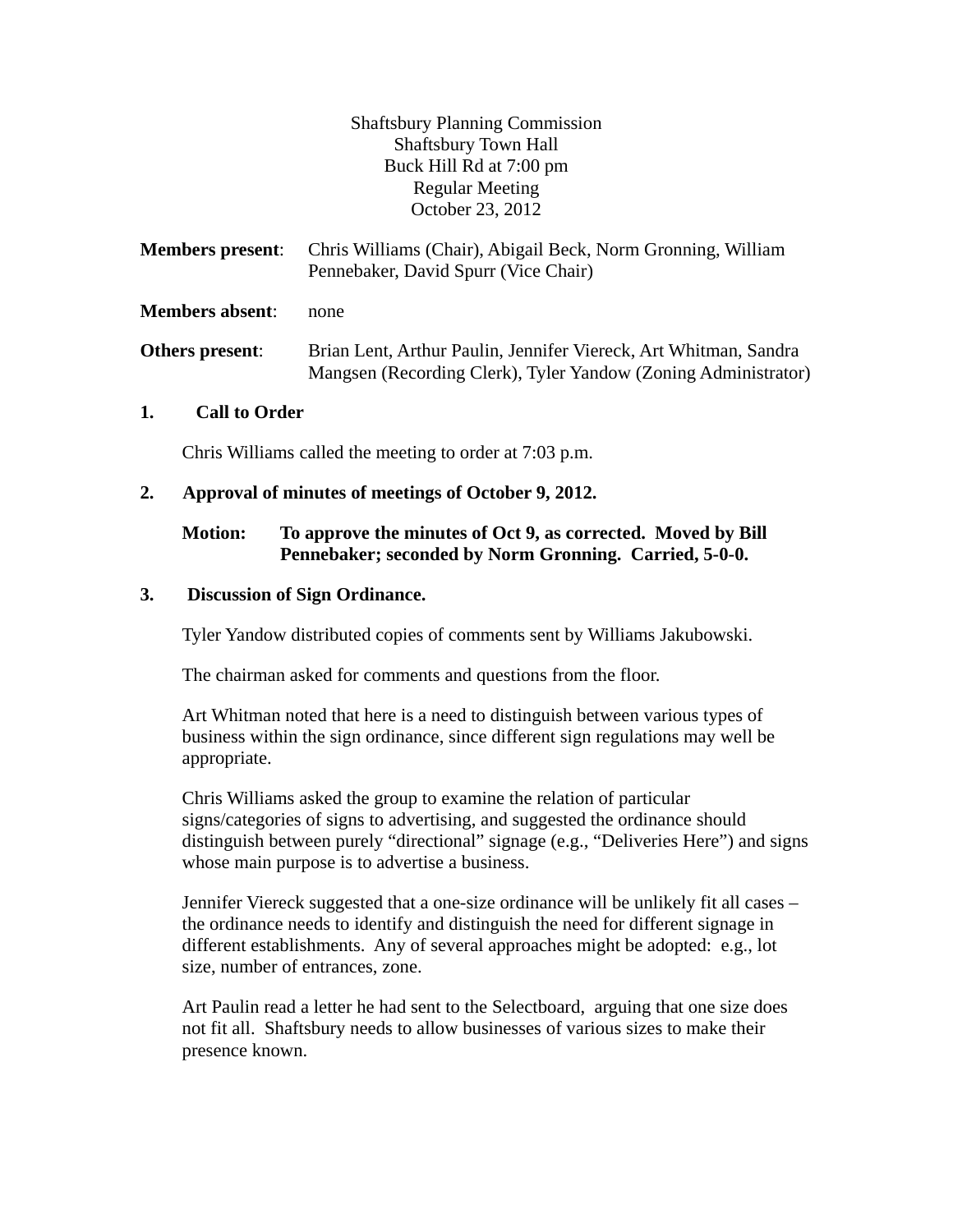Chris noted that there is an existing ordinance, which will continue in force if it is not revised. PH proposed that the meeting consider each of the Economic Development Committee's concerns one in turn.

Jennifer Viereck noted that she agrees with the concerns expressed by the ECD.

**ECD item 3.1.2**. "ownership vs. advertising.

Chris Williams asked if the primary purpose of the sign ordinance is to control advertising. If so, "drop boxes" ought not to be regarded as signs and would not be covered by the ordinance.

Brian Lent noted that signs tend to be in a fixed location, whereas drop boxes may be movable, which are labeled (e.g., FedEx).

Bill Pennebaker reminded the committee asked if there was general agreement as to its purpose of the sign ordinance as expressed in the Town Plan. Is it acceptable as it stands, or does it need revision?

**3.1.5.** ECD objects to the proposed exclusion of illuminated signs (which is part of the current ordinance, and has been carried over in the proposed version). Brian Lent and Art Whitman noted that technology changes, and it may no longer be appropriate to exclude all such signs. It was also mentioned that even externally lit signs (as currently permitted) sometimes impede drivers' views.

The group reached no decision on how to handle this item.

**3.1.9** The idea of revising the text as suggested by the ECD was accepted ("Appear" to direct the movement of general traffic…"

**3.1.11**. The PC rejected the suggestiong of adding the phrase "on a pole" at the en of the sentence, since such signs might well impede drivers' view of an intersection.

**3.2.2** In order to deal with this item, the PC will need to clarify (elsewhere in document) the description of "directional" signs innocent of advertising.

**3.3.2**. Adding "per side" as suggested by the ECD requires a revision of the opening definition of "sign area" (2.2)

**3.3.3** Here again, if "per side" is added as suggested by the ECD, the opening description (2.2) needs revision. Bill Pennebaker argued that limiting such signs to thirty-two feet per side makes sense, although there were also suggestions that a one-sided 8x8 sign might be acceptable. To incorporate the "per side" phrase, the PC may wish to add verbiage such as "unless otherwise specified" to item 2.2 of the document, as suggested by Jennifer Viereck.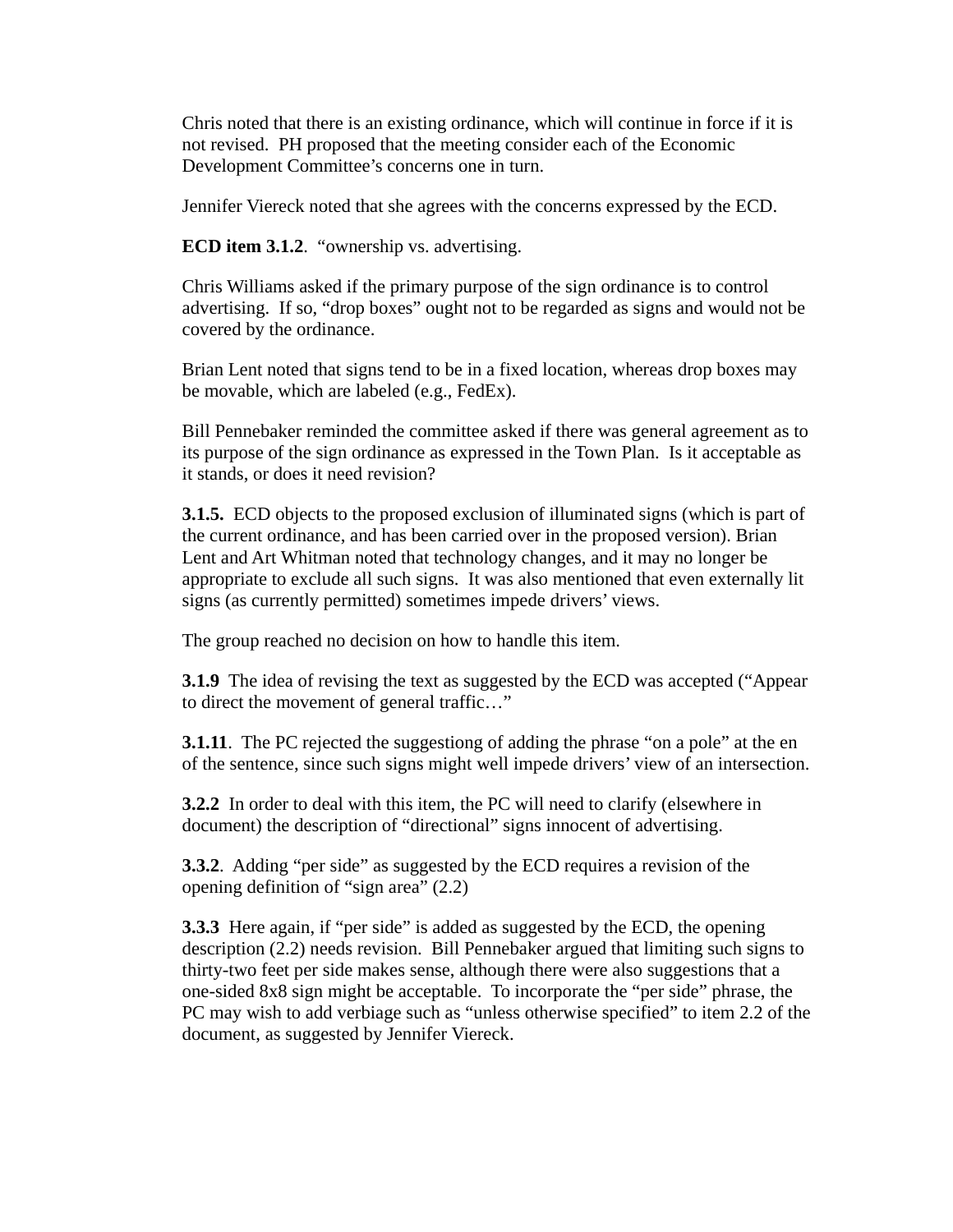**3.4**. ECD suggests included VC 1 in this section (along with VR and RR). Since VC1 seems to have a less commercial flavor than VC2, the PC agrees to add VC1 to this section.

**3.4.1**. The PC agreed to accept the suggestion to retain the original six square feet limitation.

**3.4.2** The PC agreed to accept ECD suggestion to reword the item.

**3.4.4** Bill Pennebaker argued in favor of retaining the "no more than twent (20) square feet per side" here, as ECD suggests. The PC agrees, implying again that 2.2 needs a qualifier phrase at the end.

**3.5.** The PC agrees to include only VC2 (along with RC and CI) in this section.

**3.6**. The PC agrees with the ECD suggestion for rewording.

**3.7**. There was substantial discussion of this suggestion (to add "and be not less than six (6) feet above the natural grade"). Chris Williams plans to CW to examine the "universal sign code" on this question. The idea is to regulate signage in order not to obstruct driver's view.

**3.9**. Art Whitman noted that items (especially c and d) in this section are not strictly speaking "signs." If there is a desire to regulate them, it ought to be accomplished within another ordinance. Chris Williams suggested that the group think further about this item before adopting revised language.

The proposed sign ordinance will be on next agenda as well, after the members have had an opportunity to consider William Jakubowski's comments.

# **4. Continue discussion of zoning district changes in Shaftsbury Hollow.**

Chris Williams reported on his investigation of existing structures on the east side of town and of how zoning is configured there. He noted that the relevant zoning boundary (RR vs. FR) is established based on set back from the road, and does not follow contour lines as it does on the west side.

He found sixteen year-round residences and consulted with David Mance about the likely history of those structures. Many camps seem to have been converted into year-round houses, with much notice from the zoning administrator. Nonconformity to zoning regulation is higher on the east side, but the situation is not comparable to that on the west side (where zoning boundaries are contour related.)

Much of the area under discussion is in the Green Mountain National Forest, and therefore discussion of zoning changes is moot.

The ultimate PC decision (as per Mr. Moffit's request) will not consider the handling of the original zoning change twelve years ago; the question is merely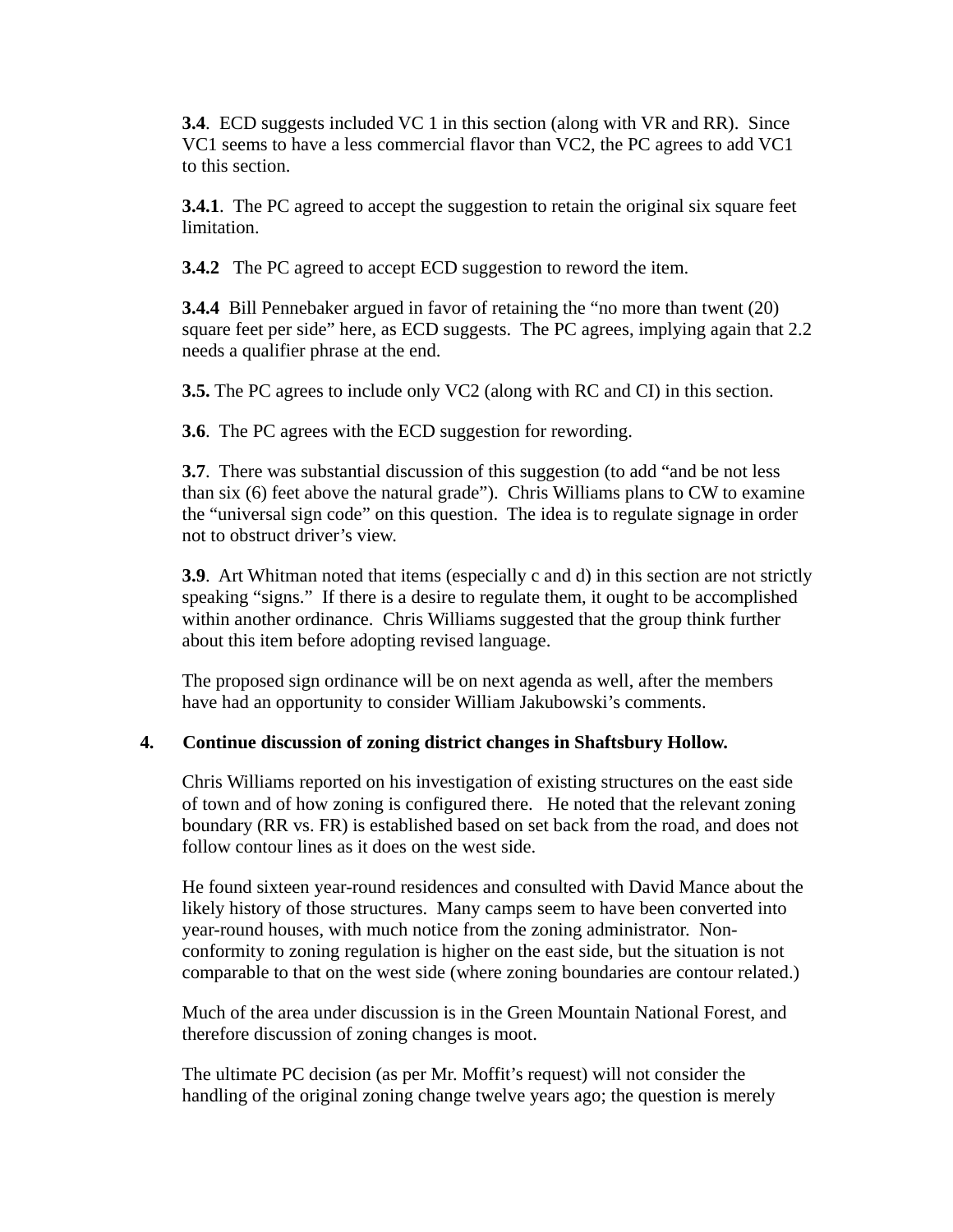whether or not there is any logic behind rezoning the area again, to return to situation before the 12-year old rezoning or to effect some compromise.

There is anecdotal evidence that some persons are unhappy with that twelve-yearold rezoning and want it returned to the prior zoning situation.

The PC was in agreement that they see no compelling reason to return to the prior zoning, which might lead to further development in the area, which could be costly to the town and in conflict with the town plan.

# **Motion. The PC does not plan to rezone any areas in the western part of town. Moved by Bill Pennebaker; seconded by David Spurr. Carried, 5-0-0.**

Chris Williams will draft a decision, and bring it to the PC for review at the next meeting.

## **5. Discussion with Zoning Administrator Tyler Yandow.**

The chairman asked the new zoning administrator how the PC might be helpful to him. Tyler Yandow summarized his experience in the position and his concerns for the future of zoning and zoning enforcement in Shaftsbury. He noted that the permitting forms need revision, since some information is missing from them and some is not particularly helpful. Moreover the forms are difficult for applicants to fill out, in part because rather confusing bylaws are not easily consulted, due to the many cross-references.

Tyler Yandow asked the PC what aspects of zoning they see as in need of improvement? What changes would make Shaftsbury a better place to live? How should the ZA best spend his very limited time?

Chris Williams responded that selective enforcement is the biggest problem.

He noted that the current bylaws need to be re-issued in hard copy, incorporating recently approved changes – composting, flood hazard, redevelopment of motel properties.

Tyler is to receive a Word file of existing bylaws and recently approved amendments.

## **6. Discussion of timetable of Planning Commission activities in coming months.**

In view of the hour, discussion of this item was deferred.

#### **7. Other business as required**

There was none.